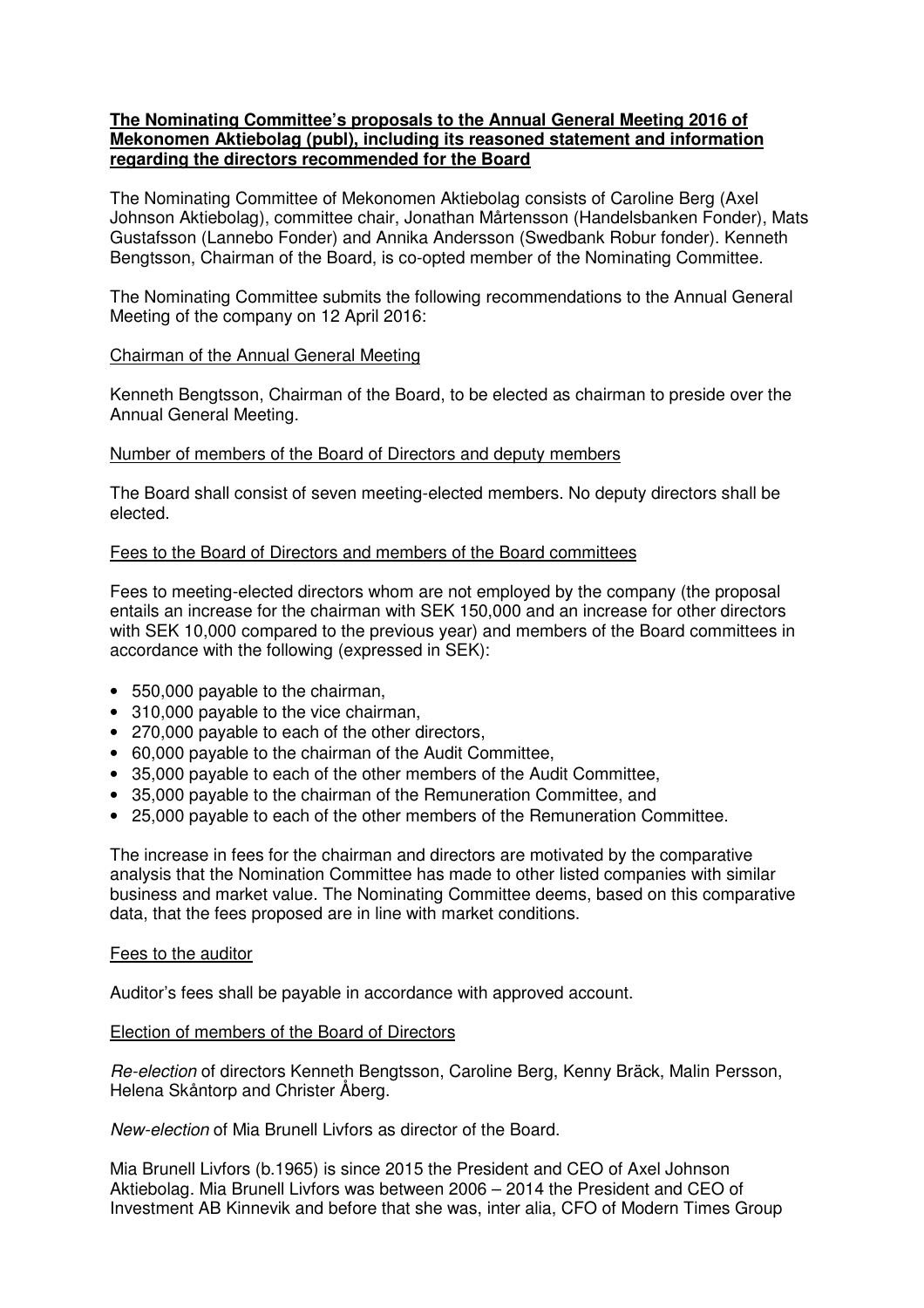MTG. Mia Brunell Livfors is currently, inter alia, chairman of Axstores AB and director of Martin & Servera Aktiebolag, Axel Johnson International Aktiebolag, Stena Aktiebolag and Efva Attling Stockholm Aktiebolag.

## Election of Chairman of the Board of Directors

Re-election of Kenneth Bengtsson as chairman of the Board.

#### Election of auditor

Re-election of the chartered auditing firm PricewaterhouseCoopers AB as the company's auditor from the conclusion of the Annual General Meeting 2016 to the conclusion of the Annual General Meeting 2017. The auditing firm has stated that, provided that the Nomination Committee's proposal is approved by the Annual General Meeting, the authorized public accountant Lennart Danielsson will be chosen as auditor in charge.

The Nominating Committee's reasoned statement for its proposal and information about the directors recommended for the Board is set out in **Appendix 1**.

-------------

The Nominating Committee also submits its proposal for guidelines for appointment of the Nominating Committee as set out in **Appendix 2**.

Stockholm in March 2016

THE NOMINATING COMMITTEE OF MEKONOMEN AKTIEBOLAG

Caroline Berg, chairman van Europa Jonathan Mårtensson

Mats Gustafsson **Annika Andersson**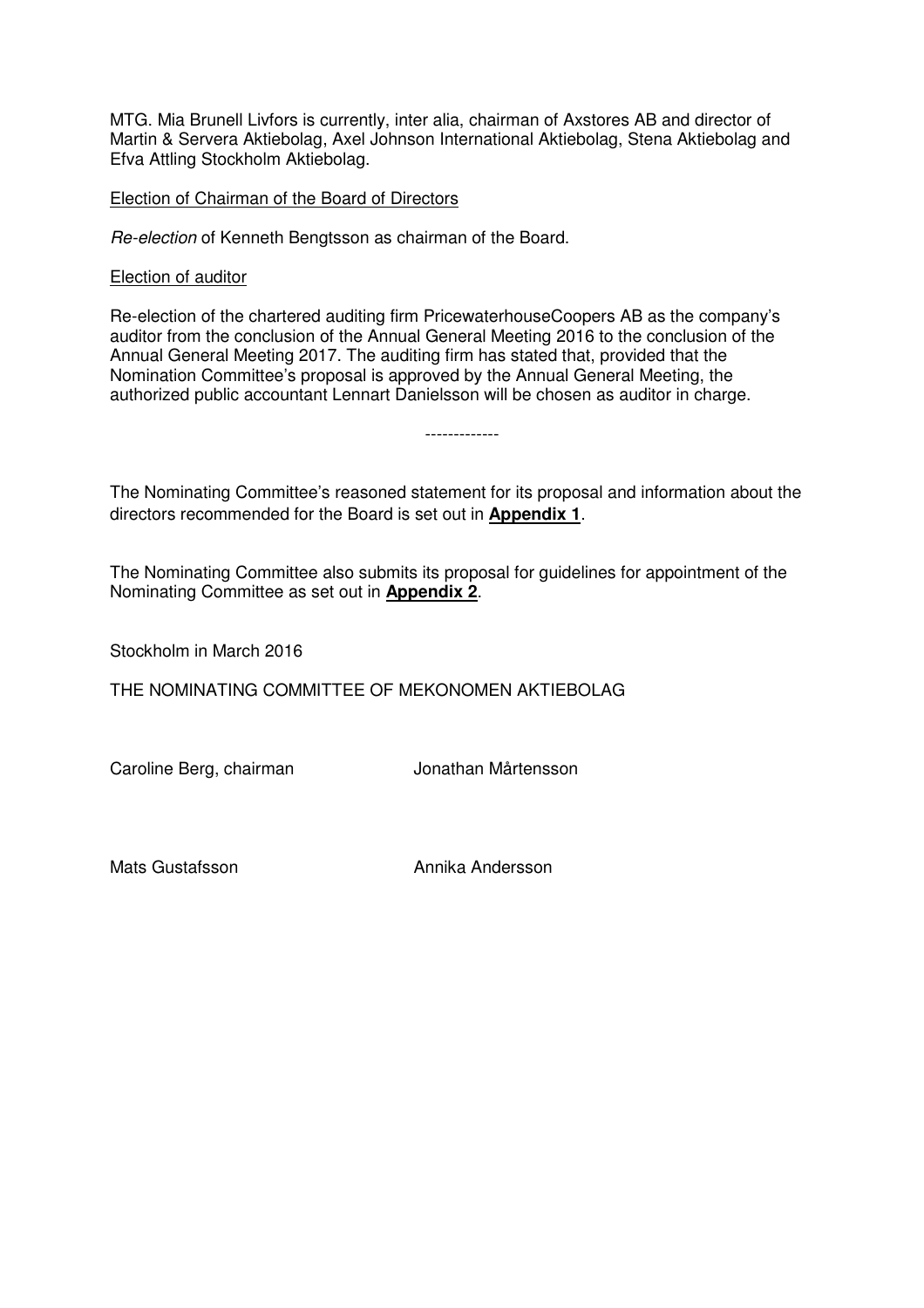## **The Nominating Committee's reasoned statement and information regarding the directors recommended for the Board**

The Nomination Committee has held two recorded meetings in addition to further contacts between meetings. The Nomination Committee has interviewed all proposed directors. The Nomination Committee has also taken part of the evaluation of the Board.

The Nominating Committee has proposed re-election of the Board directors Kenneth Bengtsson, Caroline Berg, Kenny Bräck, Malin Persson, Helena Skåntorp and Christer Åberg. The Nominating Committee has also proposed new-election of Mia Brunell Livfors as director of the Board.

Mia Brunell Livfors (b.1965) is since 2015 the President and CEO of Axel Johnson Aktiebolag. Mia Brunell Livfors was between 2006 – 2014 the President and CEO of Investment AB Kinnevik and before that she was, inter alia, CFO of Modern Times Group MTG. Mia Brunell Livfors is currently, inter alia, chairman of Axstores AB and director of Martin & Servera Aktiebolag, Axel Johnson International Aktiebolag, Stena Aktiebolag and Efva Attling Stockholm Aktiebolag.

The Nominating Committee is of the opinion that the directors who have been proposed for re-election are very well suited to form the Board of Directors of Mekonomen Aktiebolag for the coming mandate period.

The proposed new director is the President of Axel Johnsson Aktiebolag and has many years of experience from board work in Swedish listed companies. She also has financial expertise and, at management level, extensive experience in operational and strategic work that will be valuable for Mekonomen's business and development.

The Nominating Committee is of the opinion that the Board with the proposed directors will have an appropriate composition with regard to the operations, phase of development and other relevant circumstances pertaining to the company. A basis for the proposal has been that the composition of the Board shall reflect and provide for such knowledge and experience that the company's strategic development and operation may demand. The Nomination Committee has paid particular attention to the requirement for versatility and diversity within the Board and the requirement to achieve an equal gender balance. It is the opinion of the Nominating Committee that the composition of the Board is well adapted to meet such demands of the business activities of the company.

The Nominating Committee has deliberated on the issue of independency of the directors. The Nominating Committee is of the opinion that the proposal for the composition of the Board meets the requirements in the Swedish Code of Corporate Governance regarding the independency of the directors of the Board.

All of the proposed directors are to be considered as independent with respect to the company and its senior management. The proposed composition of the Board also meets the requirement that at least two of the directors who are independent with respect to the company and its management shall also be independent with respect to the major shareholders of the company.

The Nominating Committee has gathered the following information concerning the directors proposed for election.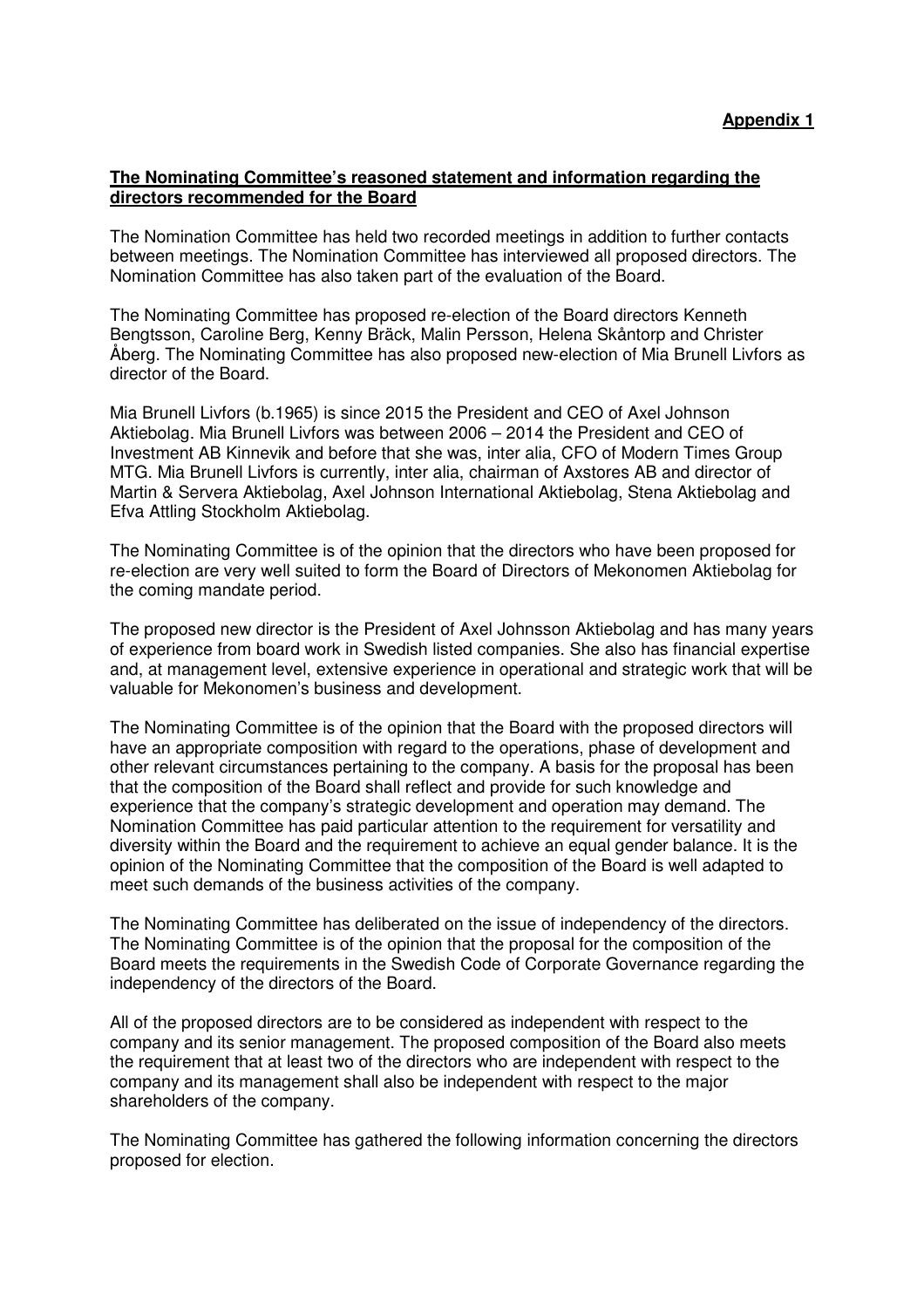## Kenneth Bengtsson (1961)

| Member of the board since: | 2013                                                                                                                                                                                                      |
|----------------------------|-----------------------------------------------------------------------------------------------------------------------------------------------------------------------------------------------------------|
| Holdings in Mekonomen:     | 2,000 shares                                                                                                                                                                                              |
| Main education:            | Upper secondary school and education within the ICA<br>system.                                                                                                                                            |
| Other assignments:         | <b>Chairman</b> of Ahlsell AB (publ), Claes Ohlson Aktiebolag<br>(publ), Ersta Diakonisällskap, EuroCommerce a.i.s.b.l,<br>Systembolaget Aktiebolag, Ung Företagsamhet and<br>World Childhood Foundation. |
|                            | <b>Director</b> of Herenco Aktiebolag and Svenska S Holding 3<br>AB (the holding company in the Synsam Group).                                                                                            |

Kenneth Bengtsson is independent with respect to the company, the company management and major shareholders of the company.

| Caroline Berg (1968) |  |  |
|----------------------|--|--|
|                      |  |  |

| Member of the board since: | 2014                                                                                                                                      |
|----------------------------|-------------------------------------------------------------------------------------------------------------------------------------------|
| Holdings in Mekonomen:     | None                                                                                                                                      |
| Main education:            | B.A. in Media / Communications and Psychology from<br>Middlebury College, Vermont, USA.                                                   |
| Other assignments:         | <b>Chairman</b> of Axel Johnsons Aktiebolag and the Erik and<br>Göran Ennerfelt Foundation for International Studies for<br>Young Swedes. |
|                            | <b>Director</b> of AxFast AB, Axfood Aktiebolag, Axstores AB<br>and Stockholm School of Economics Advisory Board.                         |

Caroline Berg is independent in relation to the company and company management, but not independent in relation to major shareholders of the company.

| Kenny Bräck (1966)         |                                                                                                                                                |
|----------------------------|------------------------------------------------------------------------------------------------------------------------------------------------|
| Member of the board since: | 2007                                                                                                                                           |
| Holdings in Mekonomen:     | 1,000 shares                                                                                                                                   |
| Main education:            | Upper secondary school.                                                                                                                        |
| Other assignments:         | Self-employed, minority shareholder and board member<br>of Motorsport Auctions Ltd, and test and development<br>driver for McLaren Automotive. |

Kenny Bräck is independent with respect to the company, company management and major shareholders of the company.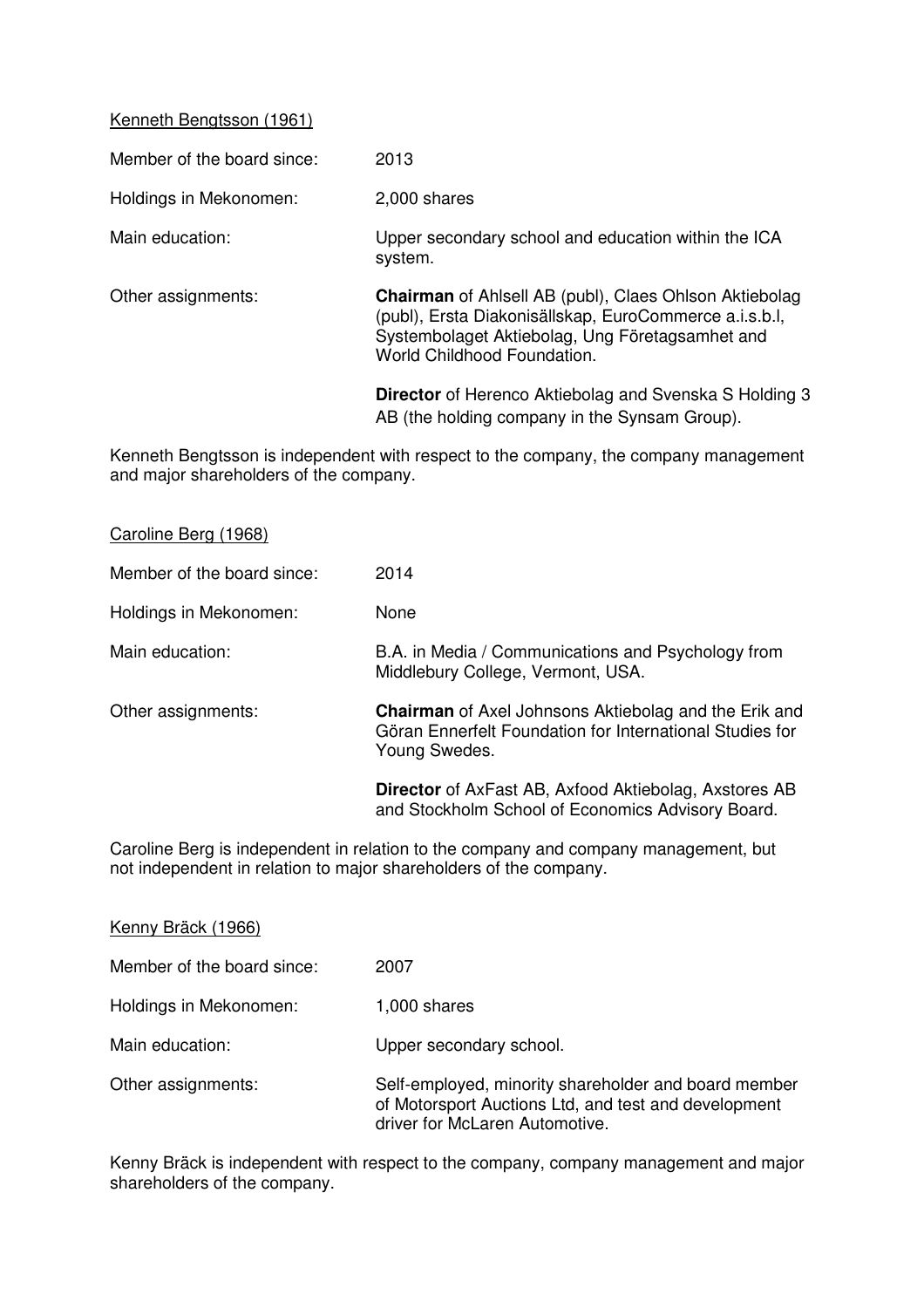## Malin Persson (1968)

 $\overline{a}$ 

Member of the board since: 2015

Holdings in Mekonomen: 1,000 shares

Main education: M.Sc. at Chalmers University of Technology.

Other assignments: **Chairman** of RO-Gruppen Förvaltning AB.

 **Director** of Ahlströms Capital Oy, Becker Industrial Coatings Holding AB, Getinge AB (publ), Hexatronic Group AB, HEXPOL AB (publ), Konecranes Plc, Kongsberg Automotive ASA, Magnora Aktiebolag and Mobile Climate Control Group Holding AB.

Malin Persson independent with respect to the company, company management and major shareholders of the company.

|                            | <b>President and CEO</b> of Lernia AB.                                                           |
|----------------------------|--------------------------------------------------------------------------------------------------|
|                            | <b>Director</b> of 2E Group AB and Swedish Staffing Agencies.                                    |
| Other assignments:         | <b>Chairman</b> of a number of Lernia AB's subsidiaries and<br>chairman / CEO of Skåntorp&Co AB. |
| Main education:            | MBA, University of Stockholm.                                                                    |
| Holdings in Mekonomen:     | 2,000 shares                                                                                     |
| Member of the board since: | 2004                                                                                             |
| Helena Skåntorp (1960)     |                                                                                                  |

Helena Skåntorp is independent with respect to the company, the company management and major shareholders of the company.

| Christer Aberg (1966)      |                                                                        |
|----------------------------|------------------------------------------------------------------------|
| Member of the board since: | 2014                                                                   |
| Holdings in Mekonomen:     | 2,500 shares                                                           |
| Main education:            | <b>IHM Business School Stockholm and education within</b><br>Unilever. |
| Other assignments:         | <b>Director</b> of AB Svenska Spel.                                    |
|                            | <b>President of Hilding Anders Group.</b>                              |

Christer Åberg is independent with respect to the company, the company management and major shareholders of the company.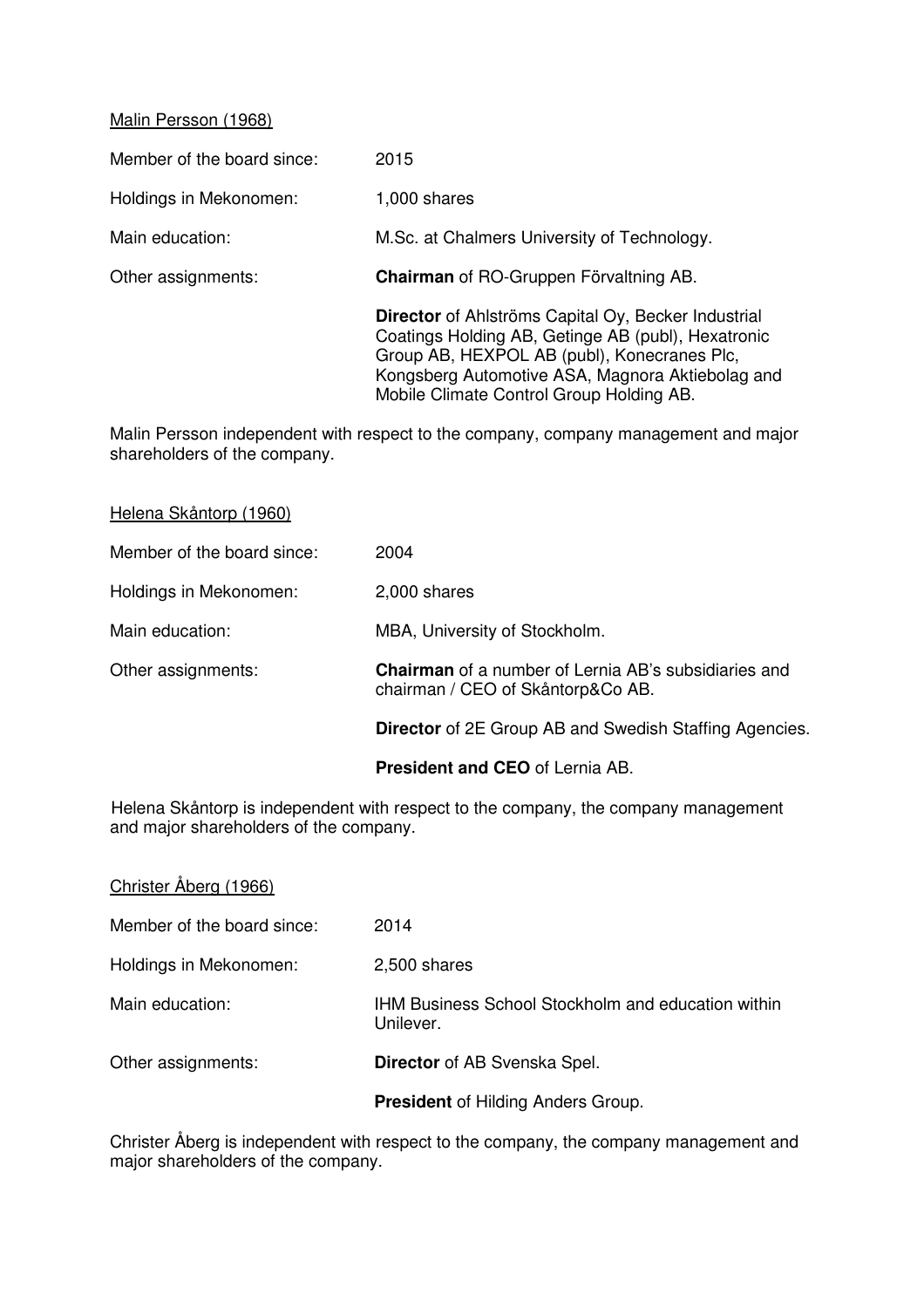The Nomination Committee has gathered the following information on the proposed new director.

## Mia Brunell Livfors (1965)

Proposed director of the Board

Holdings in Mekonomen: 1,250 shares

Main education: Studies in economics at Stockholm University.

Other assignments: **Chairman** of Axstores AB.

**Director** of Axel Johnson International Aktiebolag, Efva Attling Stockholm Aktiebolag, Martin & Servera Aktiebolag and Stena Aktiebolag.

 **Managing director** of Axel Johnson Aktiebolag.

Mia Brunell Livfors is independent in relation to the company and company management, but not independent in relation to major shareholders of the company.

\_\_\_\_\_\_\_\_\_\_\_\_\_\_\_\_\_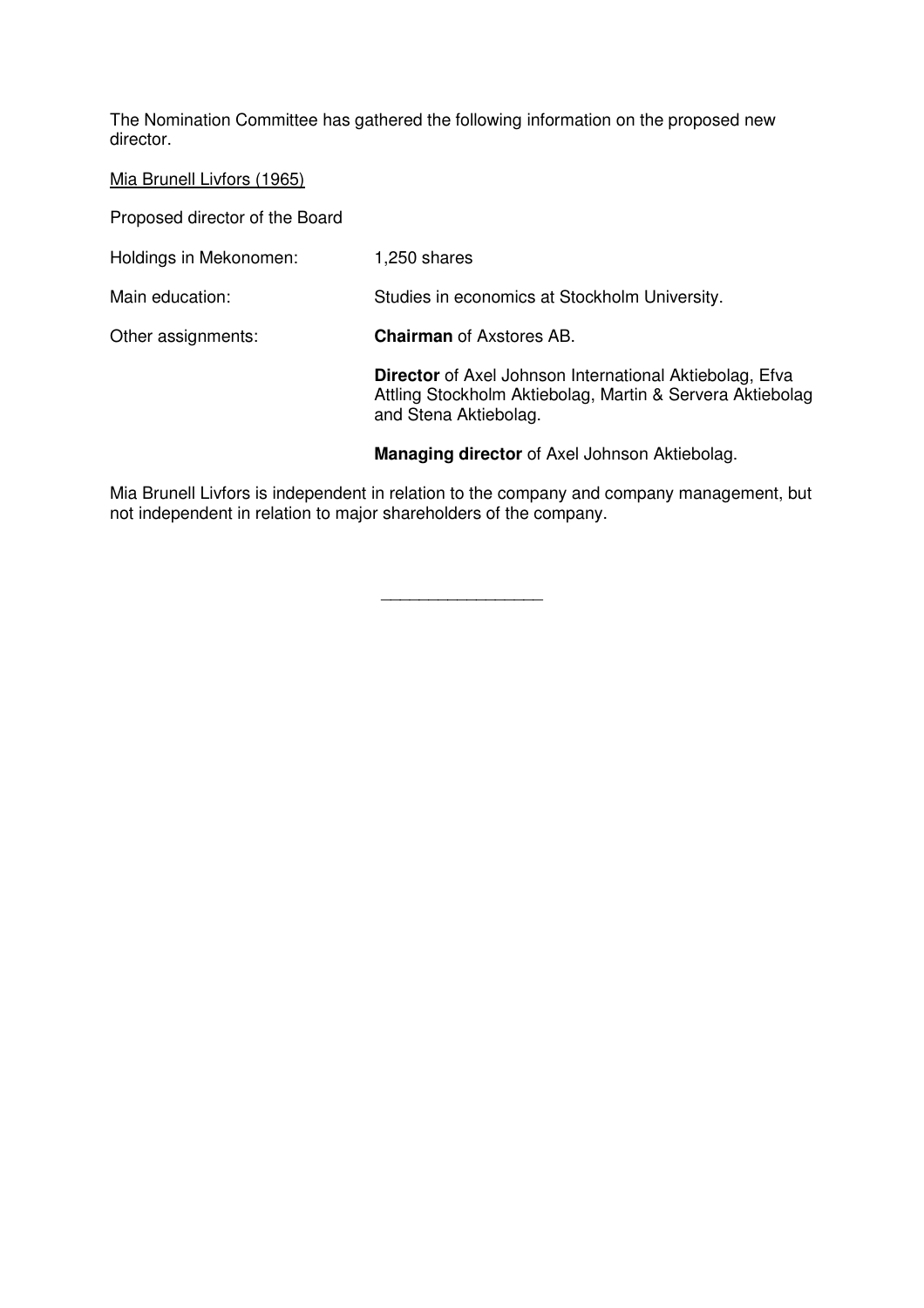# **The Nominating Committee's proposal for guidelines for appointment of the Nominating Committee**

The Nominating Committee proposes that the Annual General Meeting 2016 adopts the following.

Mekonomen shall have a Nominating Committee consisting of four directors. The four largest shareholders of Mekonomen shall be contacted by the board of directors based on the record provided by Euroclear Sweden AB on the registered shareholders of the company as of 31 August 2016. Each of the four largest shareholders shall be entitled to appoint one member each. Should any of the four largest shareholders abstain from its right to appoint a member to the Nominating Committee, the right to appoint such member shall transfer to the subsequent largest shareholder. The chairman of the Nominating Committee shall, unless its members agree otherwise, be the member representing the largest shareholder.

The Nominating Committee's composition shall be publicly announced by Mekonomen as soon as the Nominating Committee has been appointed. The Nominating Committee's mandate period runs until a new Nominating Committee has been appointed.

If a member of the Nominating Committee leaves the committee before its assignment has been completed or if a material change occurs in the ownership structure after the appointment of the Nominating Committee, the Nominating Committee's composition shall be changed in accordance with the above procedure. Deadline for changes in the composition of the Nominating Committee is three months before the Annual General Meeting. A shareholder who has appointed a member to the Nominating Committee is always entitled to replace such member or appoint a new member should its member leave the assignment.

Changes in the Nominating Committee's composition shall be publicly announced on Mekonomen's website.

Fees will not be paid to the members of the Nominating Committee.

The Nominating Committee is tasked with submitting recommendations for the following ahead

of the Annual General Meeting:

- Chairman to preside over the Annual General Meeting,
- The number of directors and deputy directors,
- Directors' and auditor's fees, and any special fees for committee work,
- Chairman and other directors of the Board,
- Auditors,
- Guidelines for appointment of the Nominating Committee.

The Nominating Committee shall in connection with its assignment fulfil the duties which, according to the Swedish Code of Corporate Governance, are incumbent upon Mekonomen's nominating process, and at the request of the Nominating Committee, Mekonomen shall provide personnel resources, such as a secretarial function for the committee, to facilitate its work. Where needed, Mekonomen shall also be able to bear reasonable cost for external consultants which are deemed by the Nominating Committee to be necessary for the committee to fulfil its assignment.

\_\_\_\_\_\_\_\_\_\_\_\_\_\_\_\_\_